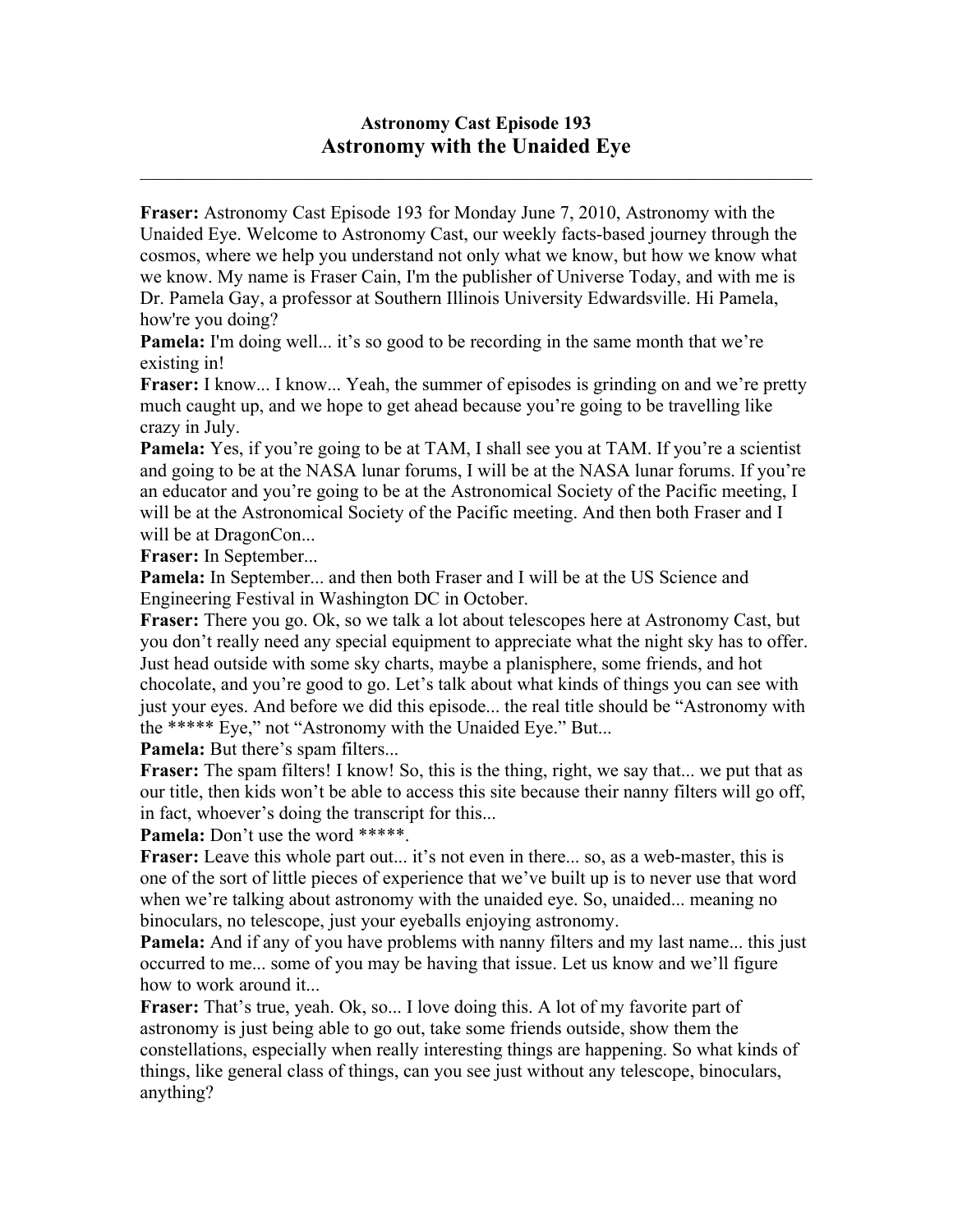**Pamela:** The most amazing thing... and this requires going out in the dark somewhere... like really dark... like drive so that you can't see a city on any skylines. Drive to the middle of nowhere, take a tent, take a sleeping bag, take friends, take food and water, and look up in the summer and just absorb the Milky Way. **Fraser:** Yeah.

**Pamela:** It's the most amazing thing. And if you're in the southern hemisphere, the dust lanes through the Milky Way... at one angle it looks like an emu... at another angle it looks like a floppy-eared dog. And you can actually lay there with your friends and spend the entire night going, "And the dust lanes look like..." and just making stuff up like you're looking at clouds.

**Fraser:** And so what are these dust lanes that we're seeing?

**Pamela:** Well, it's a combination of... first of all there's this bright stripe through the sky that's the equivalent of where the disk of the Milky Way is. So we live embedded in a pancake of material. And if you can imagine holding a giant 10-foot diameter pancake up with a hole off-center and sticking your head in the hole... where you look around and see pancake, that's the disk of the Milky Way in the sky. Now, just like you can't look all the way through the pancake because there's pancake material, you can't look all the way across the disk of the Milky Way because there's dust. And so when we look out, where we see really bright, it's literally thousands and thousands and thousands of stars packed side by side, lighting up this bright stripe. But there's also lots of dark molecular clouds, lots of cold gas, lots of stuff out there that's just blocking the starlight. And the dark bands through the Milky Way is where it's particularly dusty.

**Fraser:** So, to see the Milky Way, you definitely have to get out of the city, you have to get, I would say, 30-40 kilometers away from a city to really start see it. We can see it where I live. I live in a city, but it's not a very bright... not a very large city. And still, the Milky Way doesn't look that nice. And if I go a few kilometers out of the city, then things get a lot darker and a lot better.

**Pamela:** Yeah, where I live in southern Illinois, I can't see it from my house, but I have a horse... an old, mangy-ish... not really, he's very cute... I have an old horse... and the barn where I keep him... if I hang out too late, I can see the Milky Way out there. So, if you have a friend with cows or horses, likely if you're out at their barn and you shut the lights off, you can see the Milky Way.

**Fraser:** But I think in general, everything that we're going to recommend, the further you get away from the city the better. Whether you're seeing comets, meteor showers, the planets, anything... get away from the city. And also, the later you stay up, the better it gets. So, you know, if you're gonna start to see some stars... 10 o'clock at night... it's a completely different story when it's three in the morning.

**Pamela:** Yes. And well the other thing with three in the morning is that people shut off all their house lights, so as people go to bed, the sky gets darker and darker as all of the lights get turned off, and you can actually see that in how many stars you can see.

**Fraser:** Yeah, one thing that I'll do when I take the kids camping is we'll just go to bed at a normal time, but I'll set an alarm and then, yeah... at two in the morning I wake up everybody... I wake up the whole family. And they're like, "I don't want to!" And then I show them the stars and they're like... "Oh, yeah, this is good!" And then if we're watching a meteor showers, etc., then that's what we'll do. Then you can really appreciate it. Then it just blows your mind.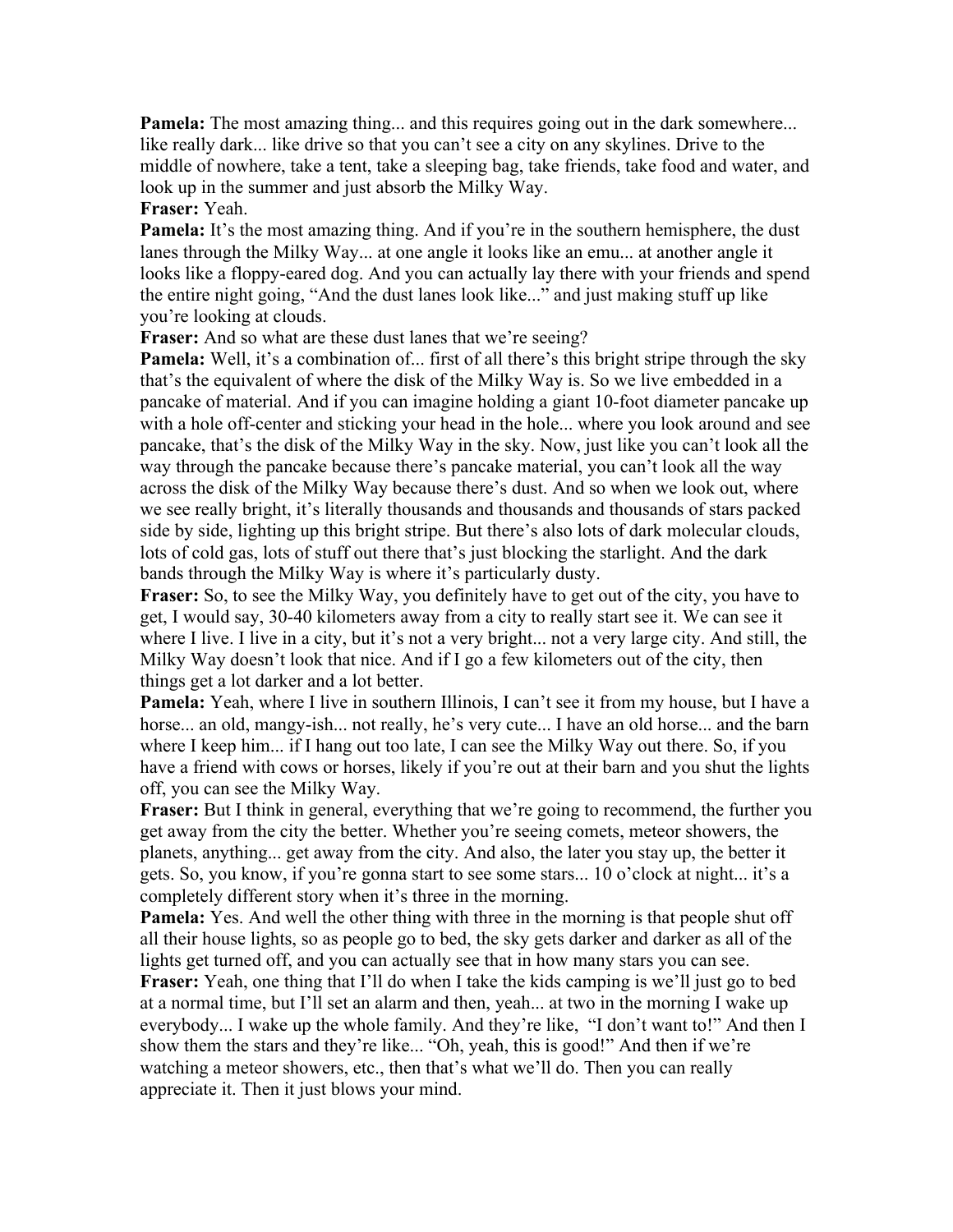**Pamela:** And this is the year for the meteor showers, and we're starting to come up on it. I know you're looking forward to August.

**Fraser:** Yeah, August 2010... so if you're listening to this after that, I'm sorry... you missed out. But August 2010, the Perseid meteor showers are going to be just 2 days away from a new moon, so you're going to have the darkest possible skies, plus you're going to have a triple conjunction... you're going to have three planets very close to the moon... I think it's <del>Jupiter</del> [Saturn], Venus, and Mars are all going to be very close to a crescent moon. And then you're going to have the Perseid meteor shower. So, right now... put on your calendar...

**Pamela:** August 12-13...

**Fraser:** August 12-13... the  $13<sup>th</sup>$  is a Friday, so, you know...

**Pamela:** You can go out and celebrate your superstition with a doubly superstitious night.

**Fraser:** Well, no, but also you don't have to work on Saturday so you can stay up really late.

**Pamela:** Yeah, and they're estimating 60 meteors per hour with this one, which is fairly consistent... and the Perseids often put on a nice bright show.

**Fraser:** Yeah, really bright one. So, make sure you do that. Find some friends, schedule a time, go camping the  $13^{th}$  of August, 2010... or  $12^{th}$ ... it'll be fine. Ok, so we've talked about the Milky Way... what else can we see with just our eyes?

**Pamela:** Well, it varies with the year. Not with the year... with the time of year. Since we're in summer, we might as well start with summer. One of my other favorite objects to search out... there's two of them actually... the easier one to find is the Andromeda Galaxy. You can actually see it as this fuzzy... wow, is there really something there? Wait, if I turn my eyes sideways... wow, there's something there. If I look directly at it, it kind of disappears. You have to learn how to use your off-center vision to see it best. But, Andromeda actually shows up as something fuzzy the size of a fingernail up on the sky, and that's about as cool as it gets.

**Fraser:** Isn't that about the most distant thing you can see with the unaided eye? **Pamela:** In the northern hemisphere, it's the only galaxy that can be seen by normal people on a regular basis, \*\*\*\*\* eye, and it just really stands out. It's off the legs of the constellation Pegasus, and it's fairly easy to see. It's going to be a really late-night object this time of the year. Then it gets higher and higher in the sky as we get towards fall. But right now, early in the morning, it's up as a morning object... those of you who see the sun rise, just get up a little bit earlier and it's there waiting for you. The other object, though, that is perfectly high in the sky right now is M13. This is a globular cluster, so it's something that's out of the disk of the galaxy. It's literally a cluster of thousands and thousands of really old stars packed into a tight ball that if you did look through a telescope, would kind of look like a dead bug splattered on the eyepiece. It's in the constellation of the Warrior, and there's just this fuzzy splatter print on the Warrior's chest.

**Fraser:** That's Hercules, right?

**Pamela:** It's Hercules... it's in the constellation Hercules.

**Fraser:** And you can see the Summer Triangle, which is actually made up of three different constellations, but in the summer, it's your go-to constellation first.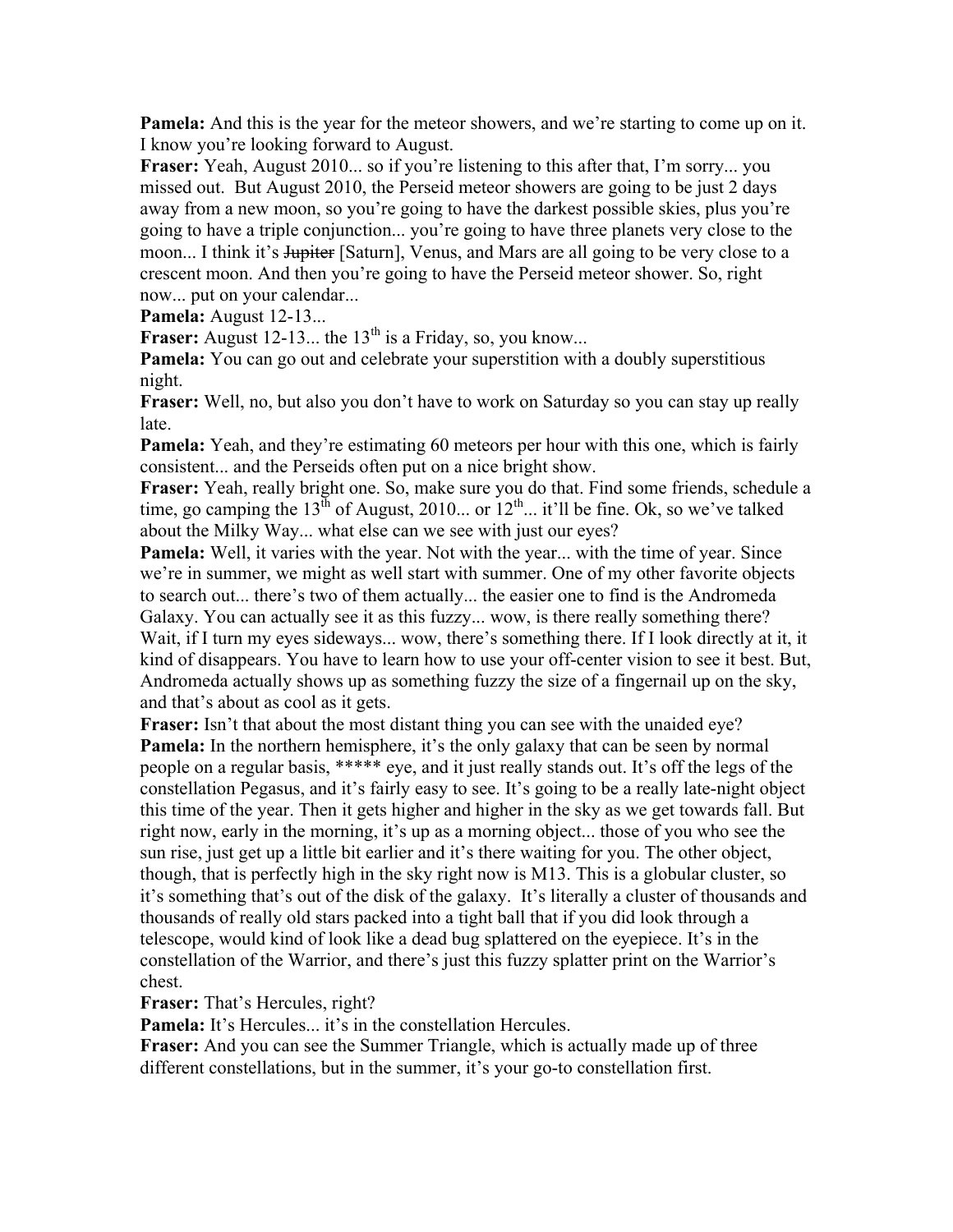**Pamela:** And it helps you find the Milky Way, because the Milky Way goes right down the center of the Summer Triangle. So the three corner stars are Altair, which is in Aquila, the eagle; Vega, which is in Lyra, which is a type of harp; and then Deneb, which is in Cygnus, the swan. Aquila and Cygnus are both flying along the Milky Way. **Fraser:** Right. And so, in the summer anyway, they will be pretty much the three first stars that you see. And then you can watch them over the course of the night as the rest of the constellation fills in. So summer... and then of course in summer, later on in the evening, Perseus comes in quite nicely.

## **Pamela:** Right.

**Fraser:** Which looks like, from my vantage point anyway, an upside-down V. **Pamela:** And between Perseus and Cassiopeia there's the Double Cluster, which is another thing that if you're in a dark, dark, dark, dark site you can sort of go... oh, there's something there.

**Fraser:** Yeah. Then you look at it and it disappears. Something faint...

**Pamela:** But Cassiopeia is always striking to look at because it's either this big number 3 or this big W or this big letter M, depending on what time of day it is. And there's people who actually learn how to tell time as a function of where in the year we are by looking at Cassiopeia. It's really neat to take these very linear constellations that are up all night, and watch through the night as they rotate through the sky. You can also do this with the Milky Way in both the northern and the southern hemisphere. As you watch the Milky Way through the night, it will slowly rotate through the sky, which is just fun.

**Fraser:** And it's the summer right now when we're recording this, but there are other things that look quite great over the course of the year... although it gets colder, anyway for us... to go outside...

**Pamela:** So just to bring one more thing up as we stay in the summer is that if you live near the equator, you are a lucky soul. The object I'm about to mention can be seen by most of both hemispheres, and that's Sagittarius, the teapot. Although in the southern hemisphere it wouldn't hold any water.

**Fraser:** Upside-down teapot...

**Pamela:** Yes.

**Fraser:** But it sure looks like a teapot... absolutely... no question.

**Pamela:** Yes, and imagine just taking your little kids out, and you can do the "I'm a Little Teapot" song and show them where on the sky the spout is and the handle is. It's just a neat way to engage little tiny kids in astronomy. And Sagittarius, when you're looking at it, you're looking at the center of our galaxy. You can actually start to figure that out because as you look at the Milky Way, you can see how it's much wider when you're looking at Sagittarius, and then it narrows further away.

**Fraser:** Right. And then at other times of the year?

**Pamela:** So, moving into the fall, Orion starts to join us in the sky. We have Andromeda high in the sky overhead, and we're just losing Sagittarius come September... it's a very early evening object and sets very quickly.

**Fraser:** Orion is coming... Orion is great! I mean, once you learn Orion you'll see Orion's belt, you'll make out the shape of the shoulders, even his shield and sword. And then inside the sword is the Orion Nebula, another one of those blurry spots on the sky. **Pamela:** And what's really cool about the fall sky is you can go out and you look at the Orion Nebula, the fuzzy sword, and those are stars that are still in the process of pulling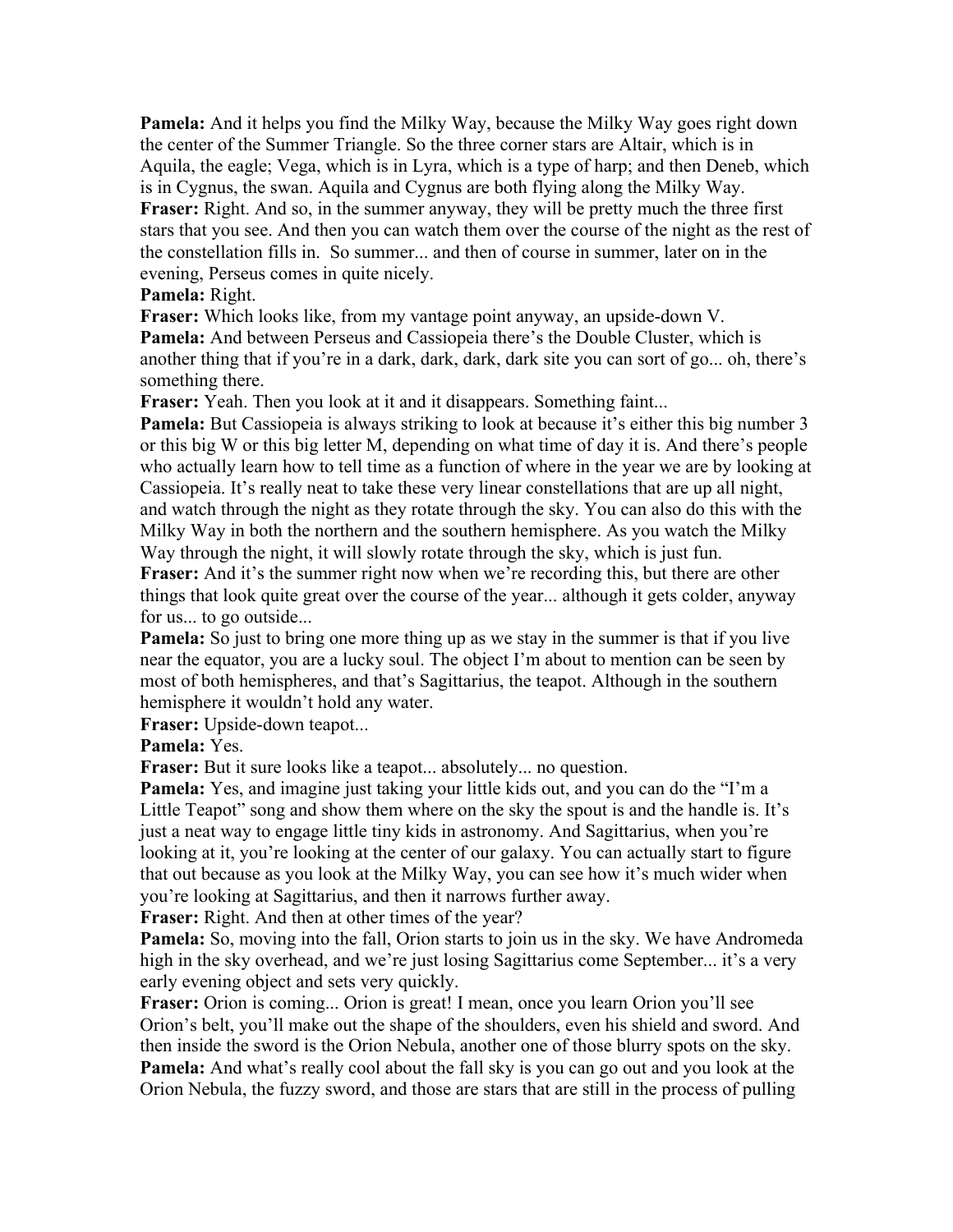themselves together. There's going to be supernovae in the future of all these young bright, bright blue stars burning themselves out and exploding, but they're not there yet. The stars are still in the process of forming with the smallest ones. So as you look at Orion, that's a star-forming region. It's going to become an open cluster... cc open cluster in the making, I guess. But then if you just look a little to the west, closer towards the ecliptic, towards the constellation Taurus, the bull. In that general direction, if you keep going past Taurus, the bull, you get to the Pleiades. This is an older open cluster, where all the stars have formed, where almost all the gas has been consumed or blown out. You're now looking at the Subaru car symbol, and you're seeing what Orion will become in the future. The stars are a little bit more spaced out... and it even gets better. If you now go back to Taurus, and you pause at Aldebaran, the big burnt-orange star... University of Texas... symbol is the bull... Taurus is a bull... burnt-orange University of Texas star... can you tell where I got my PhD? This is where the Hyades cluster is. As you're looking at Taurus, there's this over-density of stars that's kind of spread out, and that's what the Pleiades will become in its future. So here we're looking at three different versions of the same object, at three completely different ages. All within a few fists of one another on the sky, this whole set of stellar evolution traced out.

**Fraser:** And a little later into the winter, we start to get Sirius coming up in the night sky, and that's the brightest star in the night sky.

**Pamela:** Right. And it's also a star... and you can never make this out with any normal human telescope or your eyes, let alone... Sirius also has a white dwarf companion. So when you're looking at Sirius, you're actually looking at two stars... a normal star and a little white dwarf beside it.

**Fraser:** And then what about into spring?

**Pamela:** So, as we get into spring, well now we have Gemini, the twins Castor and Pollux, straight overhead. And Cancer is out, and Cancer... if you're in a dark site and you look at it, there's this triangle of stars that you can just make out. In the center of this triangle of stars is this fuzzy cotton ball. And that fuzzy cotton ball is another cluster it's M44. And it's just really dramatic in dark-enough skies. When I was down at Sutherland Observatory in South Africa a few months ago, I had to ask somebody, "What's that big bright fuzzy thing over there?" just because it was just so shocking and I hadn't been in skies that dark when Cancer was up. So that's something very dramatic. It's interesting to watch as the year progresses, just seeing how everything changes, because come March, we still have the Pleiades in the sky... we still have Orion... but they're now in completely different places. It's that march of the constellations that a lot of people just don't notice. When you take the time to notice it, every year it's like you get to watch your friends come back in the sky.

**Fraser:** And those lucky ducks that live in the southern hemisphere have a whole bunch of stuff that we just have no way of seeing in the north.

**Pamela:** Right. And it's really shocking if you go to a dark site in the southern hemisphere because the Large and Small Magellanic Clouds look like someone took a fist full of Milky Way... tore it off and threw it to the side. Literally it's like a fist on the sky worth of extra stars.

**Fraser:** Wow. And you can see Alpha Centauri, which is the system that contains the closest star to Earth, which we can't see from the north.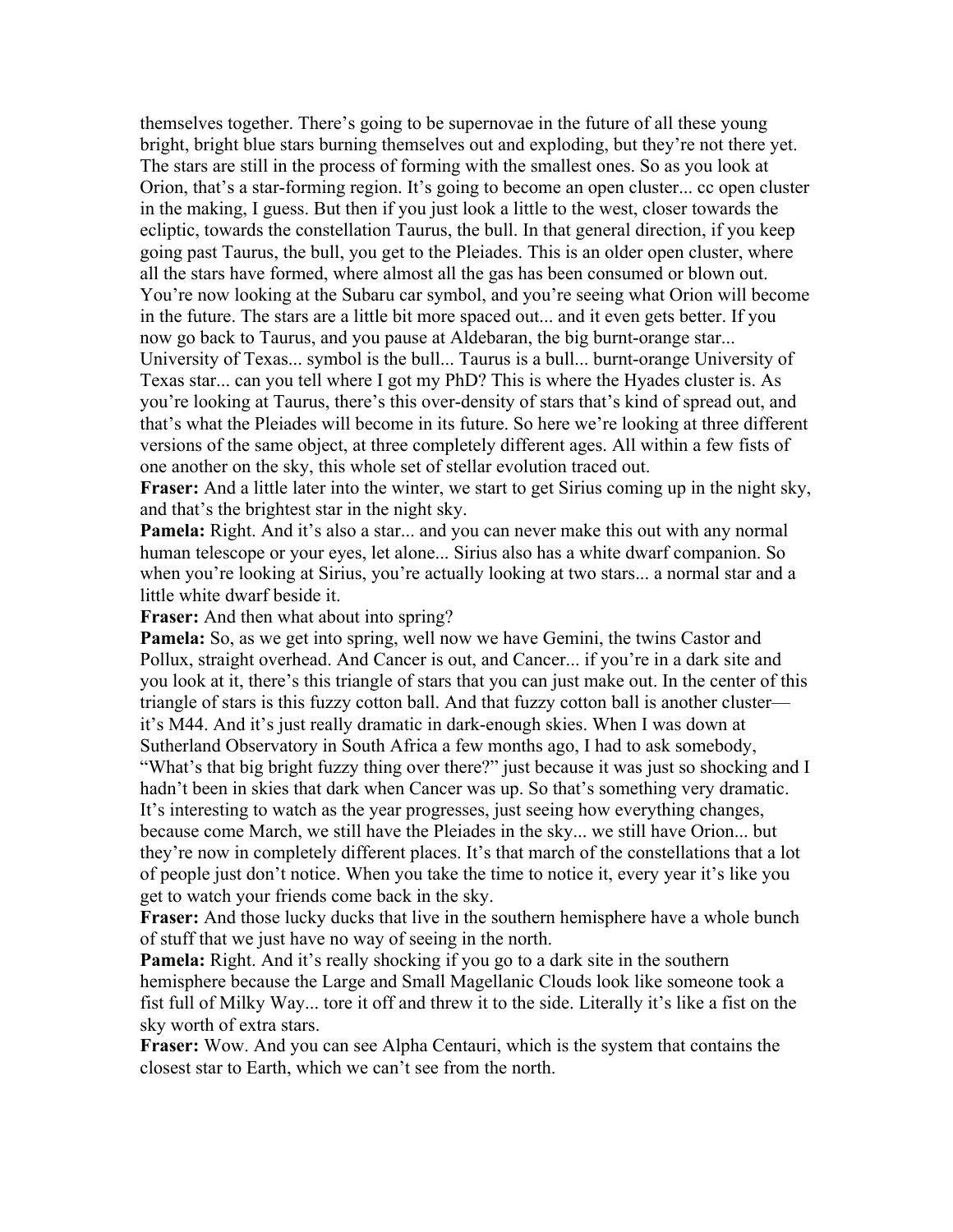**Pamela:** And the Tarantula Nebula... now I know this is supposed to be all unaided observing, but the one object that if you're in the southern hemisphere, if you visit the southern hemisphere, if you think about visiting the southern hemisphere, you should go for this reason. If you look through just a 12-inch telescope at the Tarantula Nebula, you're actually looking at the face of a tarantula. It really surprised me... it's just like... big face, staring at you through the eyepiece.

**Fraser:** So we've talked about some things that we can kind of see all year long, quite dependably. So if you go out in August, you're going to be able to see the Summer Triangle every year. What kinds of resources would you suggest people take to find their way around the sky?

**Pamela:** The best thing you can possibly do is either print out the monthly sky maps that you can get at skymaps.com. They're good, they're solid, they update them every month... they're free! They tell you where the planets are. One of the things that periodically throws me off is Leo the Lion periodically grows a nose that's just a planet that wandered across the ecliptic. It's good to have sky maps to show you what these strange, mysterious additional stars and constellations are.

**Fraser:** Yeah, so free... go to skymaps.com, you can print off some free sky charts, and you're set. Or if you want to spend a little money, get a planisphere or even... I like Nightwatch... as a book...

**Pamela:** Yes, Nightwatch is good. And there's a yearly... if you love big, beautiful, stunning art, there's a yearly sky calendar that comes out that you can get through Sky and Telescope that is super-sized. It's about 18 inches tall, and just has the most amazing artwork. It updates you on every year's... how good are the meteor showers going to be... The meteor showers can vary a couple of days each year. I was born during the Geminids meteor shower, but it's not every year on my birthday.

**Fraser:** Right, and this was the second part that I wanted to talk about which is that some things happen on very specific days. These are the meteor showers. You can go out any day in August and see the Summer Triangle... you don't have to be that precise about it. But if you want to see the Perseid meteor shower, then you do have to really go out within a couple of days. So there are meteor showers that you can see... what are some other objects that we can see?

**Pamela:** Well, one of the neat things to challenge yourself to do each month is to be the first person to see the crescent moon. There is nothing quite as magnificent low on the horizon as a couple-day old moon that is visible only just as the sun is setting. So, that's a fun challenge. Then there are the times when a moon and planets are side by side on the sky. These are just random events that have beauty and you can go out and it's neat to think that I'm looking, right now... at the same time... at Mars, Venus, and the moon. And that's kinda cool. A few years ago Jupiter passed in front of the Beehive Cluster and so you get these merging of different events. Then there's also solar and lunar eclipses as well. We're going to have a partial lunar eclipse coming up on June 26, a solar eclipse coming up on July 11, and another lunar eclipse coming up on December 21. And with these good star charts, they can help you keep attention to when are all of these different things going to happen.

**Fraser:** And you can also see some stuff that are man-made as well... there's satellites. If you spend any time looking up at reasonably dark skies, you're going to see satellites go overhead. One of the games that we play is "Who's the first person to spot a satellite?"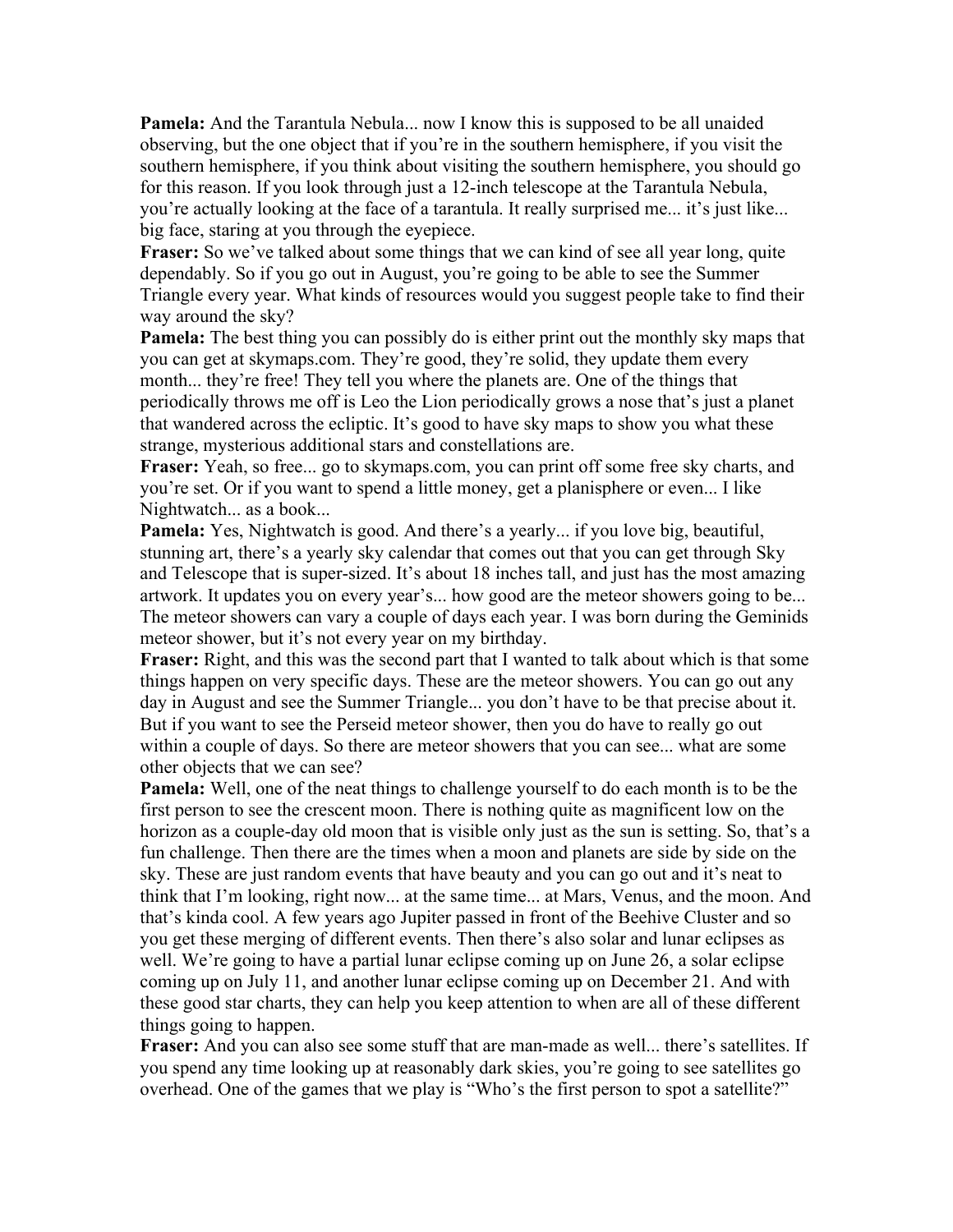Then, if you're organized, you can go to the NASA website, and you can find out times when the International Space Station is going to be flying overhead... or the space shuttle... or Hubble.

**Pamela:** And another good resource to go to that also lets you in on the iridium satellites and random spy satellites and even comets is heavens-above.com. You can put in your location, specify latitude and longitude... Google Maps will help you figure that out... and it will tell you all of the cool stuff with ten days worth of predictions of what is going to be over your place on the planet. And there's for some cities Twitter feeds set up by Rob Simpson of Orbiting Frog, so if you're in New York City, for instance, you can go to Over New York. If you're in Paris, there's Over Paris. There's a whole variety of different cities he's set up, and I think he'll often set up new cities if there's a bunch of people who are interested. These will Twitter at you when a satellite is overhead that you're able to see.

**Fraser:** Yeah, once again I would really recommend going to the NASA site, find out when the space station's going to be flying overhead. Then schedule a party... schedule a time that you and your friends are going to be outside... you're having a barbeque... then it gets late, and you have the timer go off and you go "Ok everybody... the space station's going to go overhead!" You gather everyone around and you look up and right on cue, this super bright star shows up over the horizon and crosses the sky in about a couple of minutes and it's gone. Everyone will think you're a genius!

**Pamela:** And there's also just neat things that we can't always predict how cool they're going to be like comet McNaught. Last year comet McNaught just came out of nowhere. No one knew how fabulous this comet was going to be. It's back again this year... it's just barely visible... it's magnitude 5.6... it's hanging out next to Perseus right now. But there's often comets that crop up at least once or twice a year that are easily seen with unaided eyes, and it's just really cool to go out and see these pieces of ice that might have originated in another solar system.

**Fraser:** Yeah, and once a decade you'll get a comet like Hale-Bopp or Hyakutake. And with those, you've really got to get organized and get out of town, and see that with dark skies. A friend of mine and I went on a road trip to get out of Vancouver to see Hale-Bopp and it was just astonishing to see that comet on the horizon.... just amazing. **Pamela:** And comet Hale-Bopp is one that when it was up, you looked at it and it was a large chunk of your windshield. And then when Hyakutake was out, I was observing at McDonald Observatory and I remember that it just happened to always be in my windshield when I was driving toward the observatory, so I felt like I was following the comet to the observatory. It was literally half my windshield wide looking at it and just hung low over the horizon, truly magnificent objects, but they only come around every few years. So keep an eye out for when they're around and then just go absorb the

experience.

**Fraser:** And I would also recommend getting to know when some planets are in the sky. We'll usually announce some really interesting stuff on Universe Today, but there's other sites as well. You can say... ok, and get to know... then you see the really bright Venus on the horizon or even high up in the sky even a few hours after the sun's gone down. Then you just tell people. I will point a person towards Venus and say "Hey, did you know that's Venus?" And they're like... whoa, I didn't realize that I could see Venus... and then "Yeah, and there's Jupiter over there." If it's off to the west in the evening, it's probably